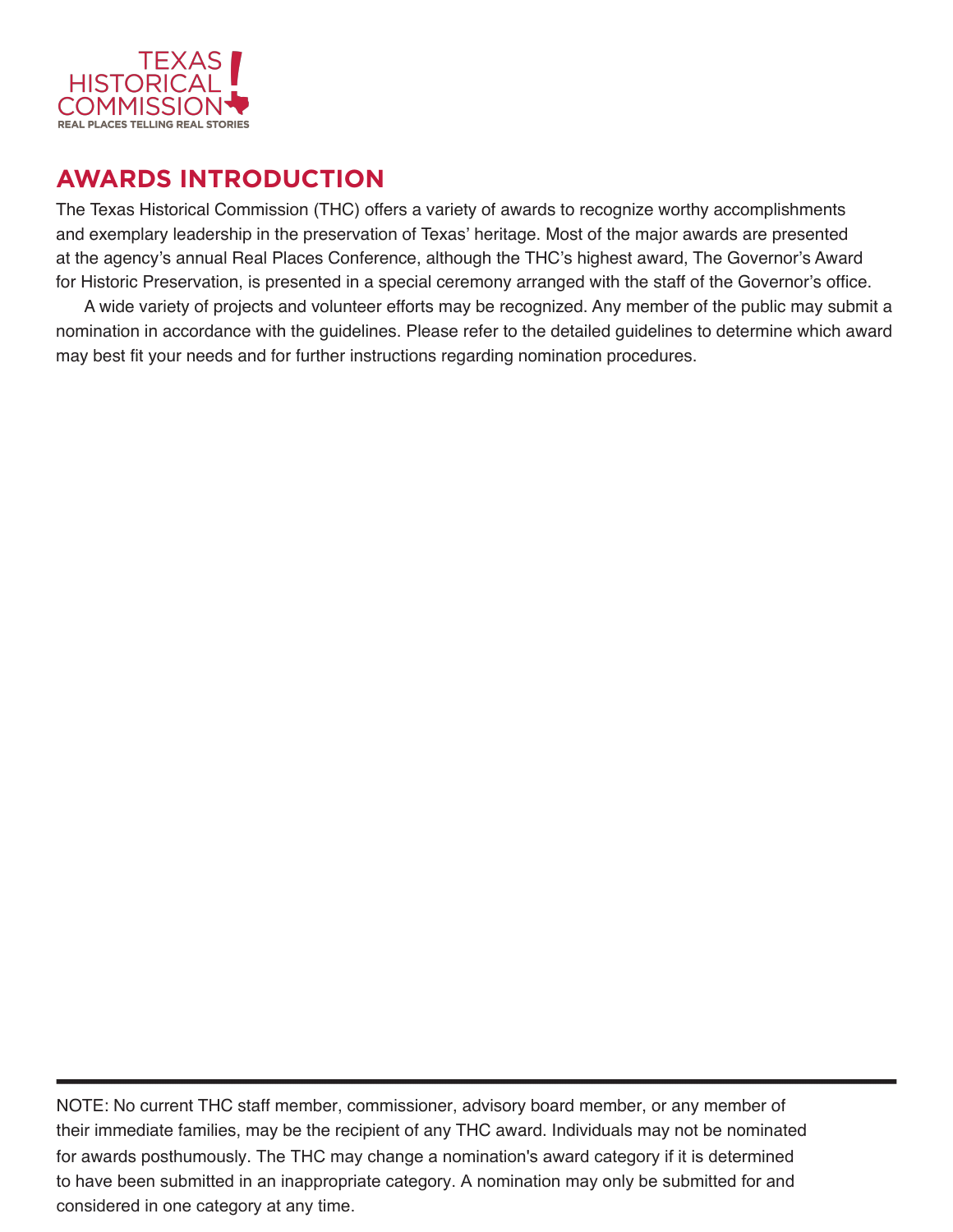## **Governor's Award for Historic Preservation**

**PURPOSE:** The Governor's Award for Historic Preservation recognizes an individual's or organization's highest achievement in the preservation of Texas' prehistoric and historic heritage. One award will be presented each year at a special ceremony arranged with the governor's office.

- 1. Each nomination must include:
	- a. A completed cover form
	- b. A concise description (not to exceed two double-spaced pages) of the nominee's achievement(s)
	- c. A single-paragraph synopsis of the achievement(s)
	- d. A resumé or vita if the nominee is an individual
	- e. A list of all persons involved in the achievement(s) if the nominee is an organization, institution, or agency
- 2. Each nomination may also include supporting documentation to illustrate the nomination narrative. Letters in support of the nomination will not be considered. Any photographs submitted should be black and white, labeled, and show a credit line for publication.
- 3. The nominee's efforts/contributions must be consistent with THC programs, policies, and preservation recommendations.
- 4. Award decisions will be made by the Executive Committee of the Texas Historical Commission, with ratification and final approval by the full Commission.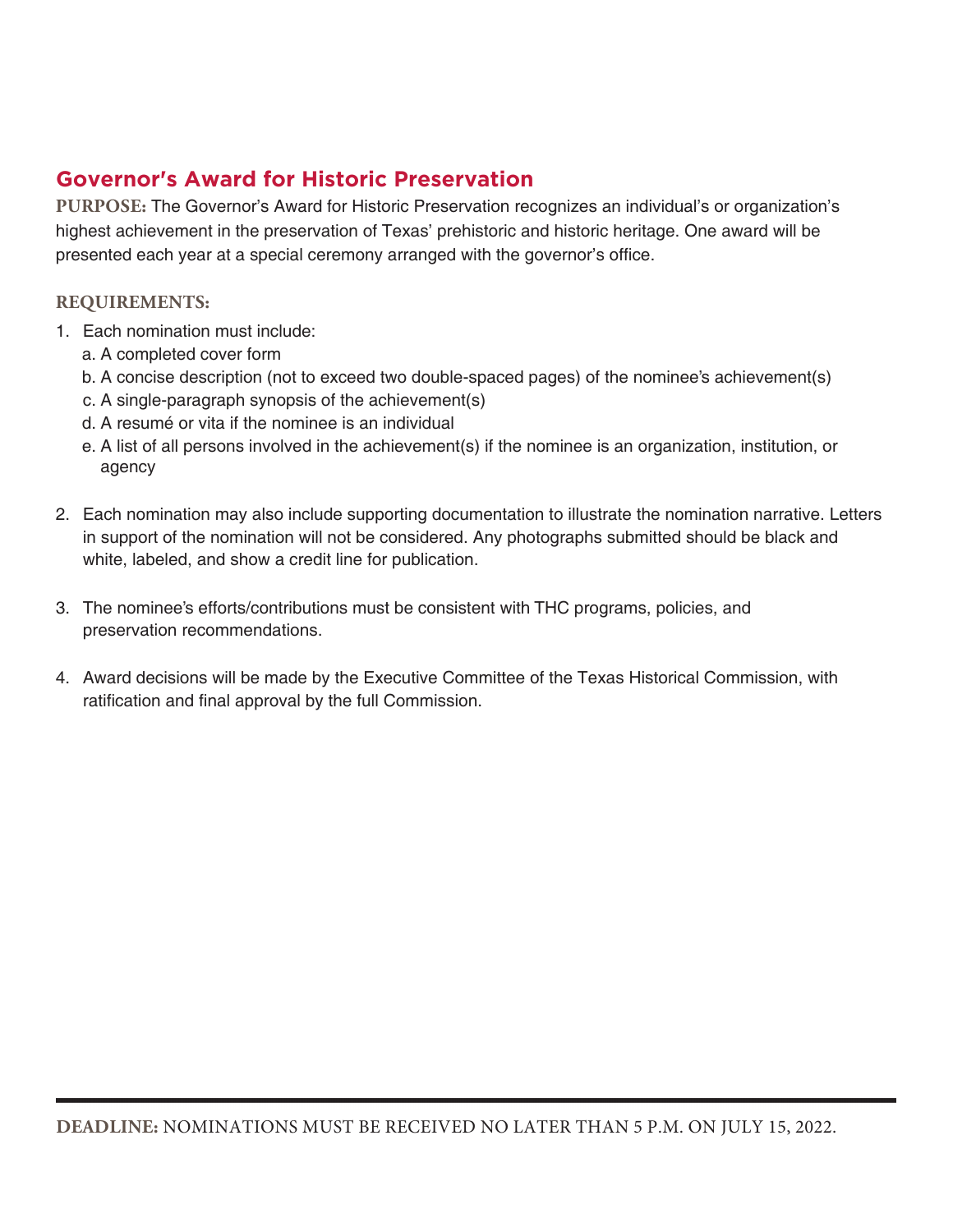## **Ruth Lester Lifetime Achievement Award**

**PURPOSE:** Named for pioneering Texas preservationist Ruth Lester of Jefferson, this award recognizes those individuals who have made a significant, long-term contribution to historic preservation in Texas. One award shall be presented at the Real Places Conference, although the Commission may choose not to present an award in any given year.

- 1. Each nomination must include:
	- a. A completed cover form
	- b. A concise description (not to exceed two double-spaced pages) of the nominee's achievement(s)
	- c. A single-paragraph synopsis of the achievement(s)
	- d. A resumé or vita
- 2. Each nomination may also include supporting documentation to illustrate the nomination narrative. Letters in support of the nomination will not be considered.
- 3. The nominee's efforts/contributions must be consistent with THC programs, policies, and preservation recommendations.
- 4. Texas Historical Commission administration will make award decisions based on recommendations by the agency's Awards Committee, with ratification and final approval by the full Commission.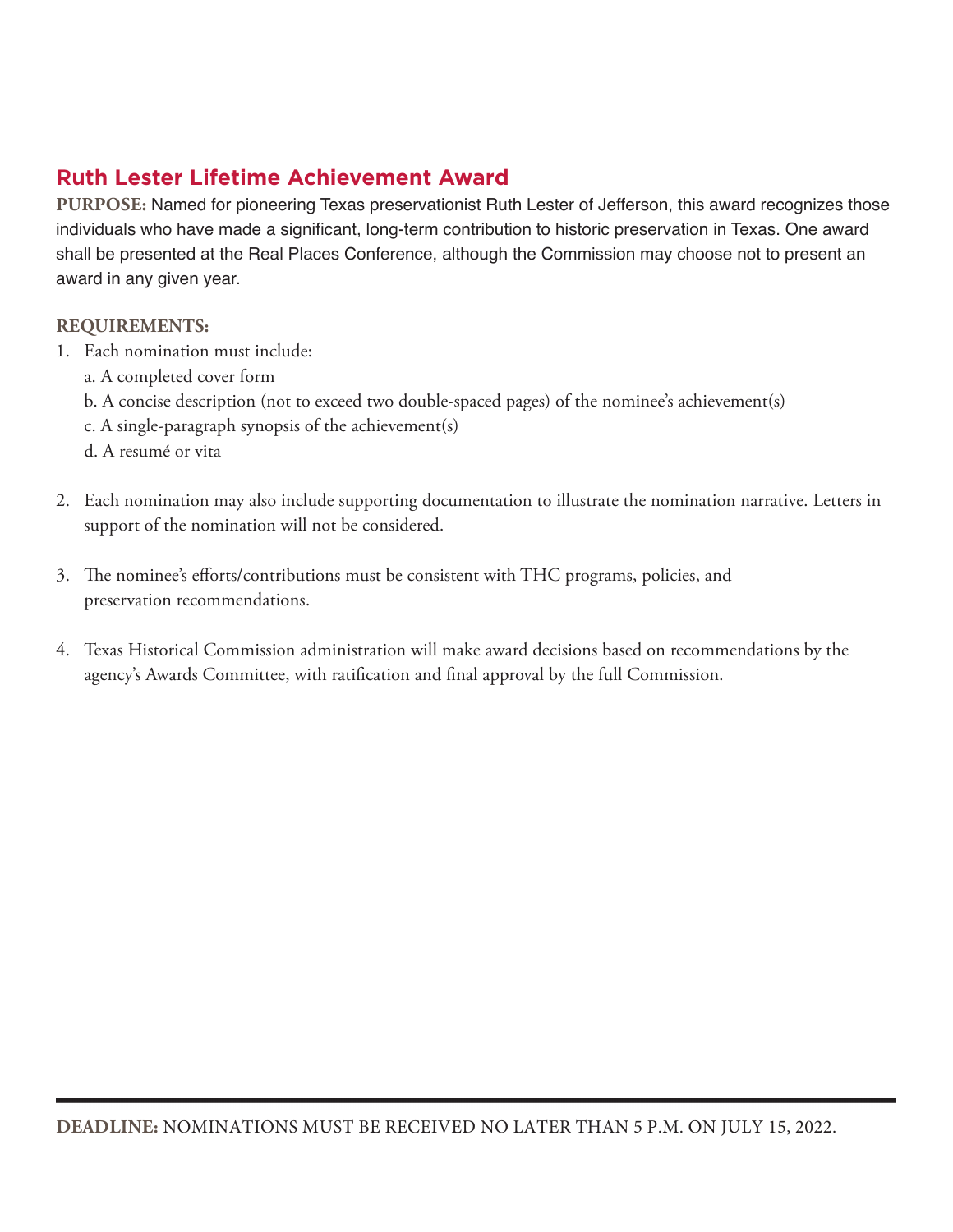## **John Ben Shepperd County Historical Commission Leadership Award**

**PURPOSE:** Named for former Texas Attorney General and Texas Historical Commission (THC) member John Ben Shepperd, who is considered the driving force behind the creation of the Texas historical marker program, this leadership award for County Historical Commission chairs recognizes outstanding individual leadership necessary to carry out an aggressive and well-balanced preservation program. One award will be presented at the Real Places Conference, although the THC may choose not to present an award in any given year.

- 1. Only current and former chairpersons of County Historical Commissions are eligible for the award.
- 2. Each nomination must include:
	- a. A completed cover form
	- b. A concise description (not to exceed two double-spaced pages) of the achievements
	- c. A single-paragraph synopsis of the achievement(s)
	- d. A resumé or vita emphasizing leadership in historic preservation
- 3. Each nomination may also include supporting documentation to illustrate the nomination narrative. Letters in support of the nomination will not be considered.
- 4. The nominee's efforts/contributions must be consistent with THC programs, policies, and preservation recommendations.
- 5. Award decisions will be made by the Awards Committee of the THC, based on recommendations of a committee of County Historical Commission Outreach Program staff, with ratification and final approval by the THC's full Commission.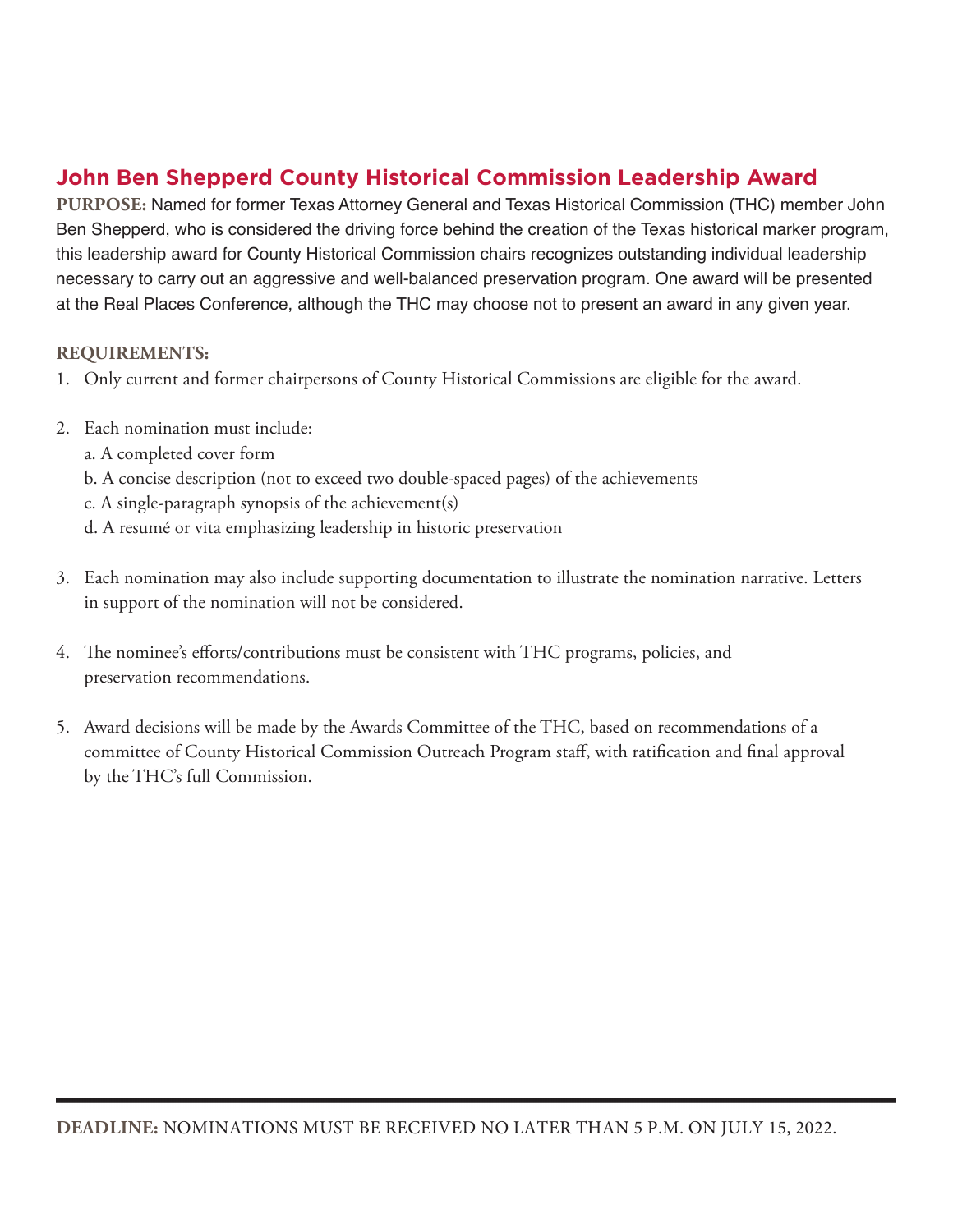## **George Christian Outstanding Volunteer of the Year Award**

**PURPOSE:** George Christian, well-known Texas political consultant and former press secretary to President Lyndon B. Johnson and Texas governors Price Daniel and John Connally, served as a THC commissioner for 18 years. This award, named in his honor, recognizes an individual for outstanding volunteer service to historic preservation efforts in Texas. One award will be presented at the Real Places Conference, although the Commission may choose not to present an award in any given year.

- 1. Each nomination must include:
	- a. A completed cover form
	- b. A concise description (not to exceed two double-spaced pages) of the achievement(s)
	- c. A single-paragraph synopsis of the achievement(s)
	- d. A resumé or vita
- 2. Each nomination may also include supporting documentation to illustrate the nomination narrative. Letters in support of the nomination will not be considered.
- 3. The nominee's efforts/contributions must be consistent with THC programs, policies, and preservation recommendations.
- 4. Texas Historical Commission administration will make award decisions based on recommendations by the agency's Awards Committee, with ratification and final approval by the full Commission.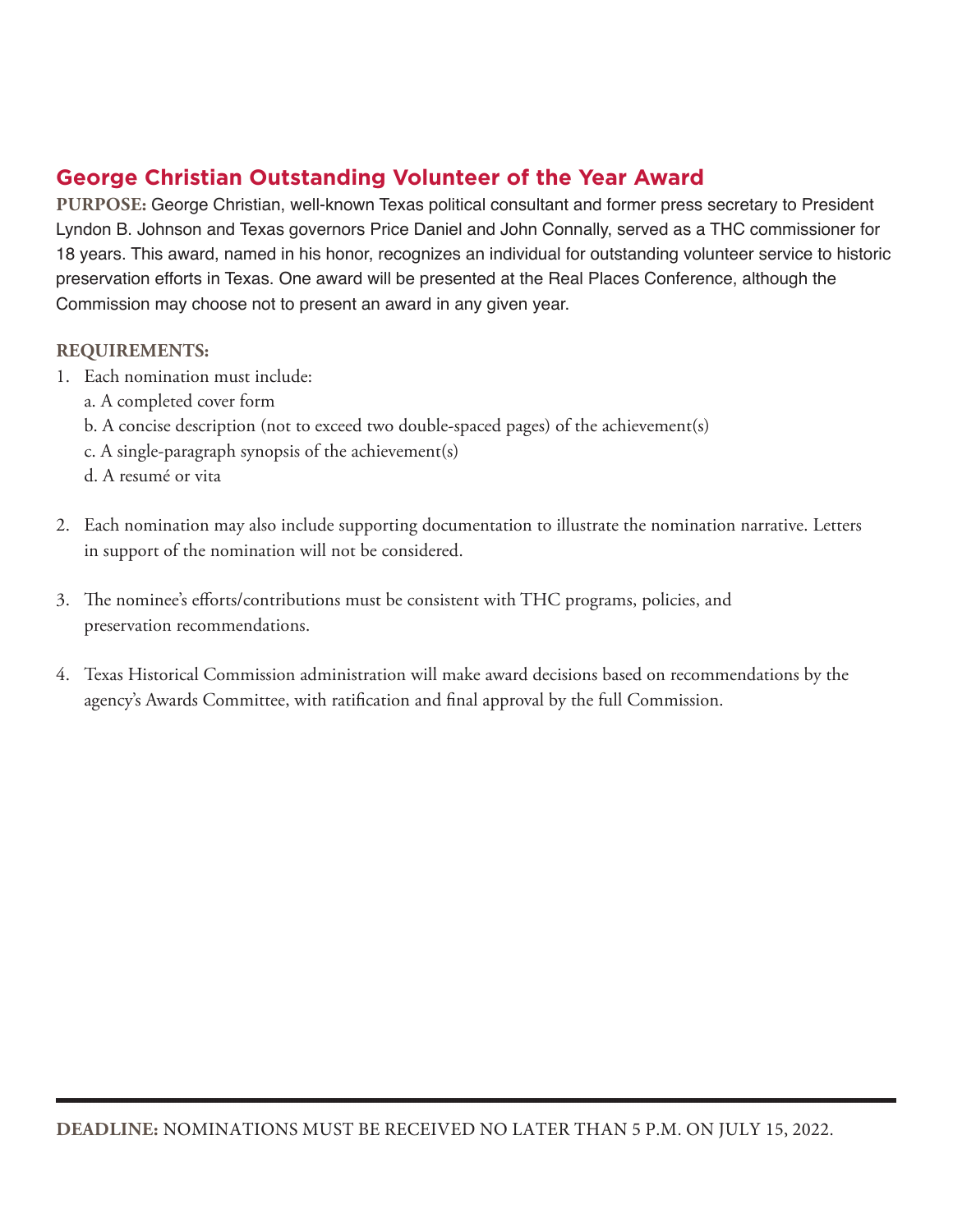## **John L. Nau, III Award of Excellence in Museums**

**PURPOSE:** Named in honor of Texas Historical Commission Chair John L. Nau, III, this award recognizes an individual or institution in the museum field for significant achievement in the areas of historical interpretation, museum education, conservation of collections, and/or community involvement. One award winner will be selected, although the commission may choose not to present an award in any given year. The award includes a monetary stipend for the honoree's museum.

The museum must be an organized and permanent institution in the state of Texas, with a primary mission to serve as a history museum and open to the public on a regular schedule. For purposes of this award, a history museum is defined as a museum with a primary mission focusing on the preservation and interpretation of cultural history.

- 1. Each nomination must include:
	- a. A completed cover form
	- b. A concise description (not to exceed two double-spaced pages) of the achievements
	- c. A single-paragraph synopsis identifying the individual or institution being nominated and summarizing the specific achievement(s) for which the individual or institution is being nominated
- 2. Each nomination may also include supporting documentation to illustrate the nomination description, including items like brochures, photographs, programs, webpage copy, social media posts and visitor feedback. Please submit copies as these materials will stay with the application. Letters in support of the nomination will not be considered.
- 3. The nominee's efforts/contributions must be consistent with THC programs, policies, and preservation recommendations. THC encourages museums to have or be working toward the adoption of the five core documents that are fundamental for museum operations: MIssion Statement, Institutional Code of Ethics, Strategic Institutional Plan, Collections Policy and Disaster Preparedness / Emergency Response Plan. For questions or guidance about policies and recommendations related to museums, contact THC Museum Services Program.
- 4. Award decisions will be made by the Executive Committee of the Texas Historical Commission based on recommendations from History Programs Division staff.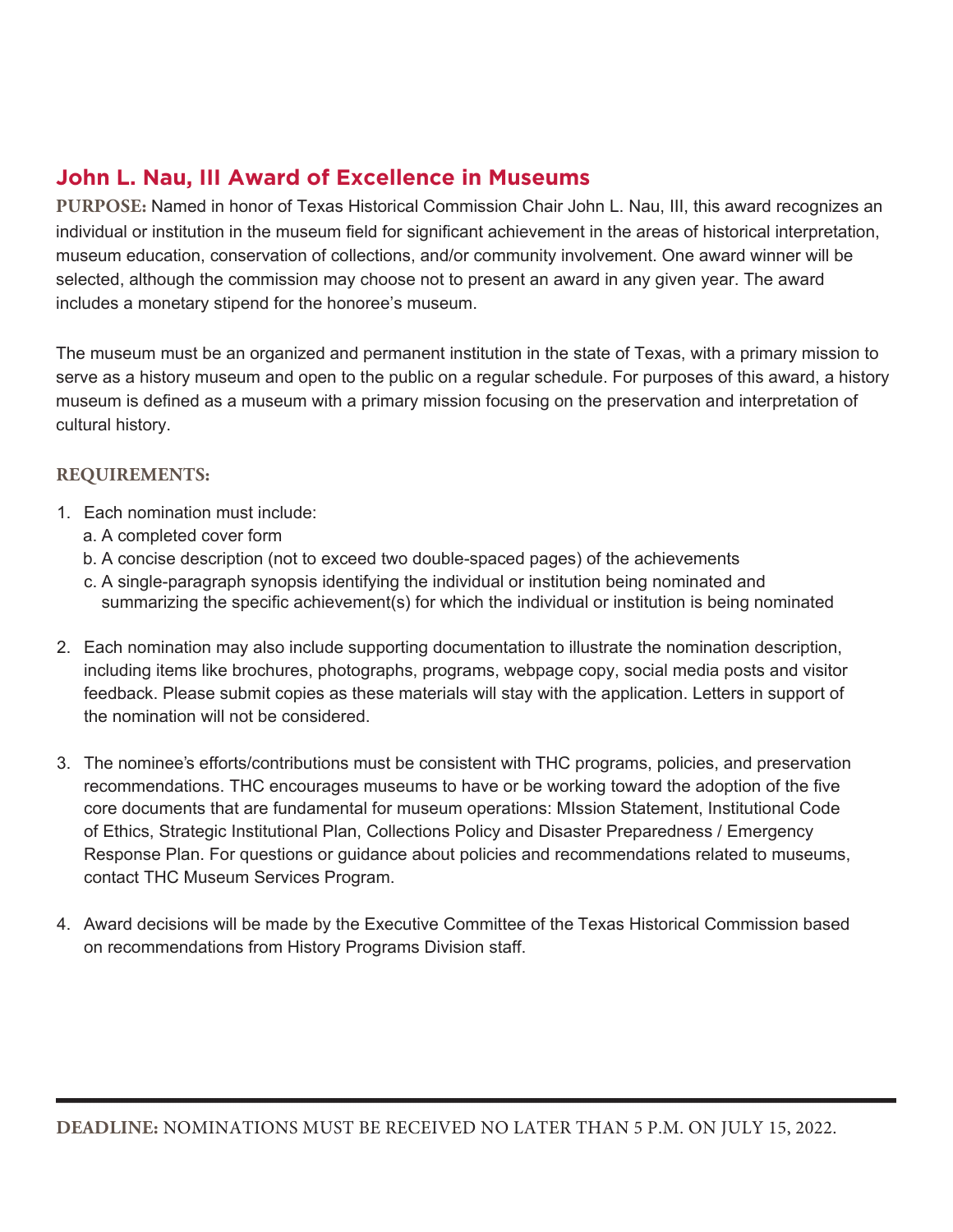## **Curtis D. Tunnell Lifetime Achievement Award in Archeology**

**PURPOSE:** Named in honor of former State Archeologist and Texas Historical Commission Executive Director Curtis Tunnell, this award recognizes an individual for outstanding lifetime accomplishments in archeological research and/or preservation. One award will be presented at the Real Places Conference, although the Commission may choose not to present an award in any given year.

- 1. Professional and avocational archeologists are eligible to receive this award.
- 2. Each nomination must include:
	- a. A completed cover form
	- b. A concise description (not to exceed two double-spaced pages) of key achievement(s)
	- c. A single-paragraph synopsis of the achievement(s)
	- d. A resumé or vita
- 3. Each nomination may also include supporting documentation to illustrate the nomination narrative. Letters in support of the nomination will not be considered.
- 4. The nominee's efforts/contributions must be consistent with THC programs, policies, and preservation recommendations.
- 5. Award decisions will be made by the Awards Committee of the Texas Historical Commission, based on recommendations of a committee of Archeology Division staff, with ratification and final approval by the full Commission.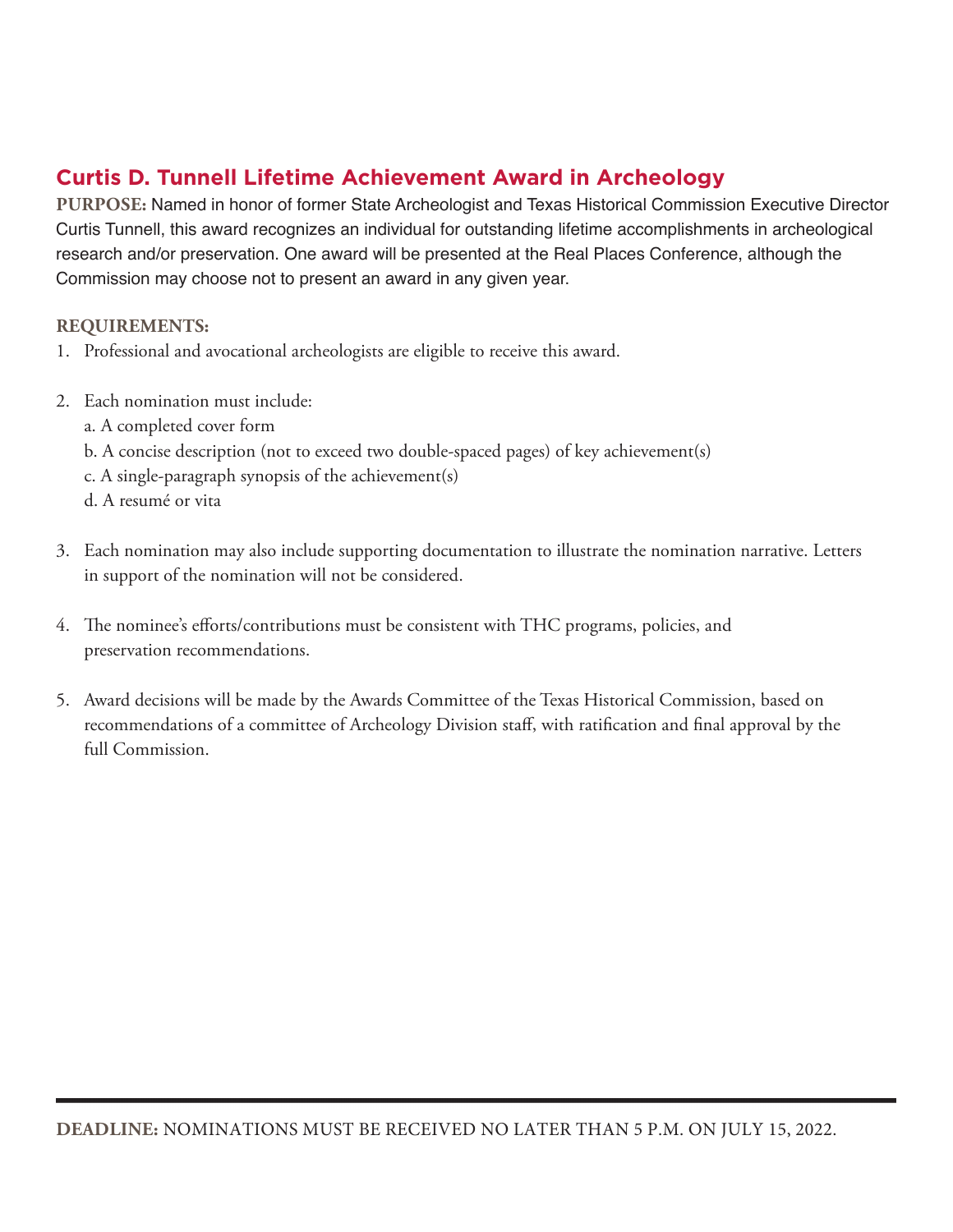### **Anice B. Read Award of Excellence in Community Heritage Development**

**PURPOSE:** Named in honor of Anice Read, former Texas Historical Commission member and founder of the Texas Main Street Program, this award recognizes an individual or organization for exemplary work in community revitalization, preservation planning and protection, or heritage tourism which significantly advances the impacts of historic preservation in Texas. One award will be presented at the Real Places Conference, although the Commission may choose not to present an award in any given year.

- 1. Each nomination must include:
	- a. A completed cover form
	- b. A concise description (not to exceed two pages) of the nominee's achievement(s), including the area of accomplishment (community revitalization, heritage tourism, preservation planning and protection)
	- c. A single-paragraph synopsis of the achievement(s)
	- d. A resumé or vita if the nominee is an individual
	- e. A list of all persons involved in the achievement if the nominee is an organization or public entity
- 2. Each nomination may also include supporting documentation to illustrate the nomination narrative. Letters in support of the nomination will not be accepted.
- 3. The nominee's efforts/contributions must be consistent with state historic preservation programs and policies.
- 4. Award decisions will be made by the Awards Committee of the Texas Historical Commission, based on recommendations of a committee of Community Heritage Development Division staff, with ratification and final approval by the full Commission.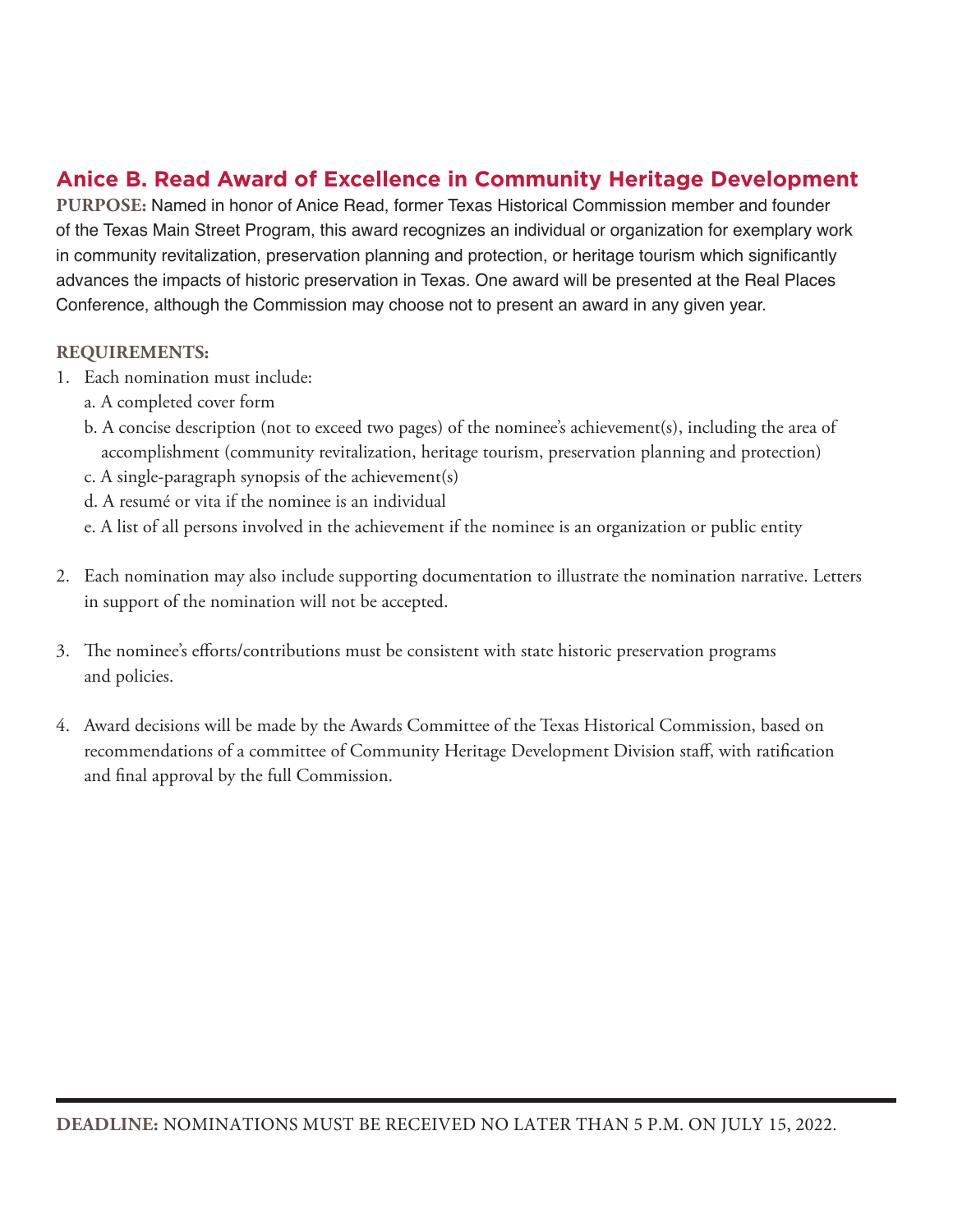## **Texas Historical Commission Award of Excellence in Preserving History**

**PURPOSE:** This award recognizes an individual, organization, or project that has significantly contributed to the understanding or preservation of Texas history. It is specifically designed to recognize achievements in preservation planning, historic site identification, preservation of significant archival or artifact collections, or research that leads to a greater understanding of state or local history. One award will be presented at the Real Places Conference, although the Commission may choose not to present an award in any given year.

- 1. Each nomination must include:
	- a. A completed cover form
	- b. A concise description (not to exceed two double-spaced pages) of the achievement(s)
	- c. A single-paragraph synopsis of the achievement(s)
	- d. A resumé or vita if the nominee is an individual
	- e. A list of all persons involved in the achievement if the nominee is an organization, institution or agency
- 2. Each nomination may also include supporting documentation to illustrate the nomination narrative. Letters in support of the nomination will not be considered.
- 3. Only project work completed within the previous two calendar years is eligible for entry.
- 4. The nominee's efforts/contributions must be consistent with THC programs, policies, and preservation recommendations.
- 5. Award decisions will be made by the Awards Committee of the Texas Historical Commission, based on recommendations of a committee of History Programs Division staff, with ratification and final approval by the full Commission.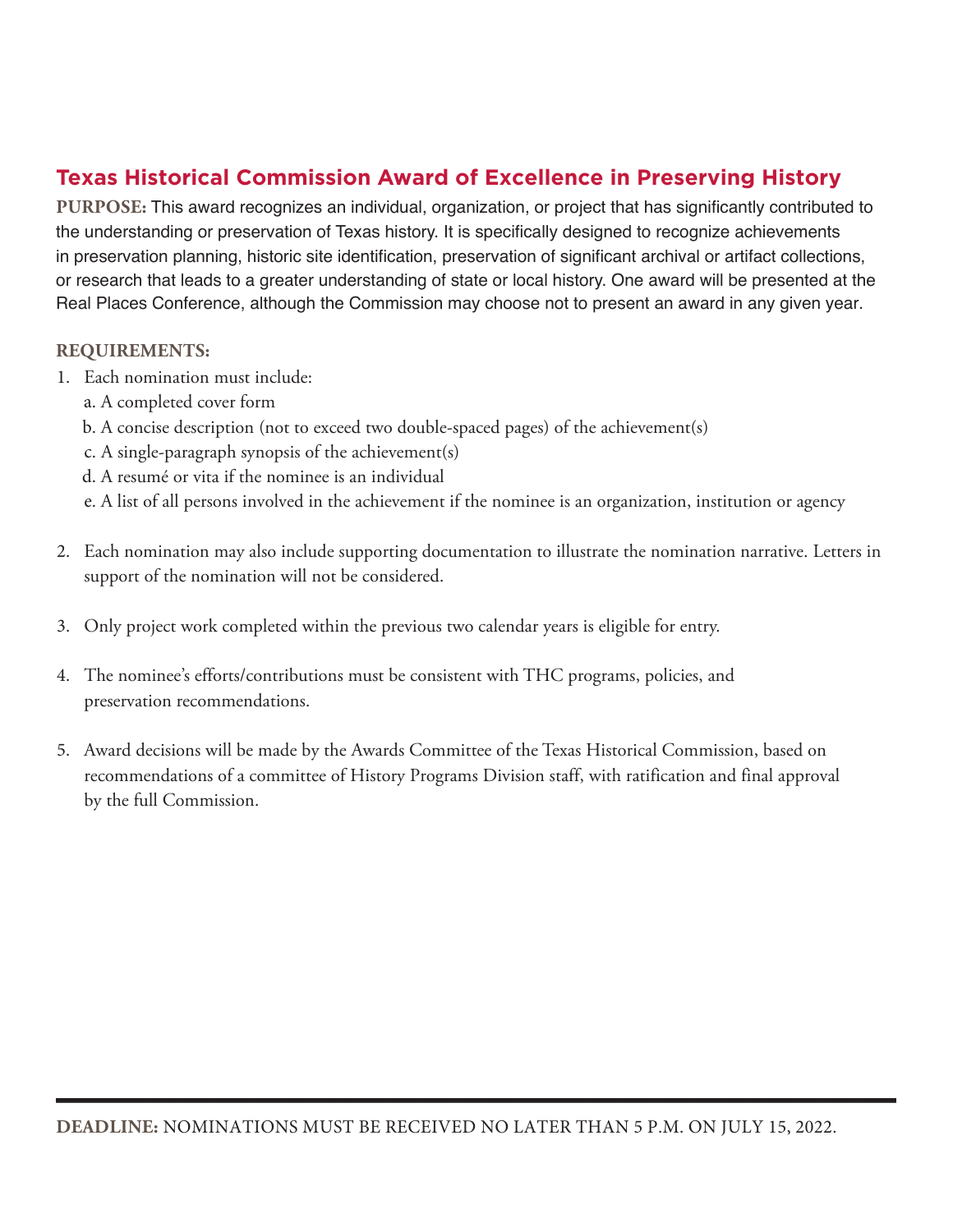## **Texas Historical Commission Award of Excellence in Historic Architecture**

**PURPOSE:** This award recognizes an architect, architectural firm, individual, organization, community, or project that has made a significant contribution to the preservation of Texas' architectural heritage. One award will be presented at the Real Places Conference, although the Commission may choose not to present an award in any given year.

- 1. Each nomination must include:
	- a. A completed cover form
	- b. A description of the achievement(s), including: project name; project address; historical designation(s), if any; date of completion
	- c. A single-paragraph synopsis of the achievement(s)
	- d. Up to 20 digital images necessary to adequately document the project or body of work if the nominee is being recognized for sustained work over a period of time
	- e. A resumé or vita if the nominee is an individual
	- f. A list of project team members to be recognized for the project, if applicable
- 2. Each nomination may also include supporting documentation to illustrate the nomination narrative. Letters in support of the nomination will not be considered.
- 3. Individually nominated projects must have been completed within the previous two calendar years. Nominations for collective bodies of work should include, but are not limited to, recent work.
- 4. The nominee's efforts/contributions must be consistent with THC programs, policies, and preservation recommendations. Only projects substantially completed and meeting the Secretary of the Interior's Standards for the Treatment of Historic Properties, 1992, or revised (as interpreted by the Texas Historical Commission) are eligible.
- 5. Award decisions will be made by the Awards Committee of the Texas Historical Commission, based on recommendations of a committee of Architecture Division staff, with ratification and final approval by the full Commission.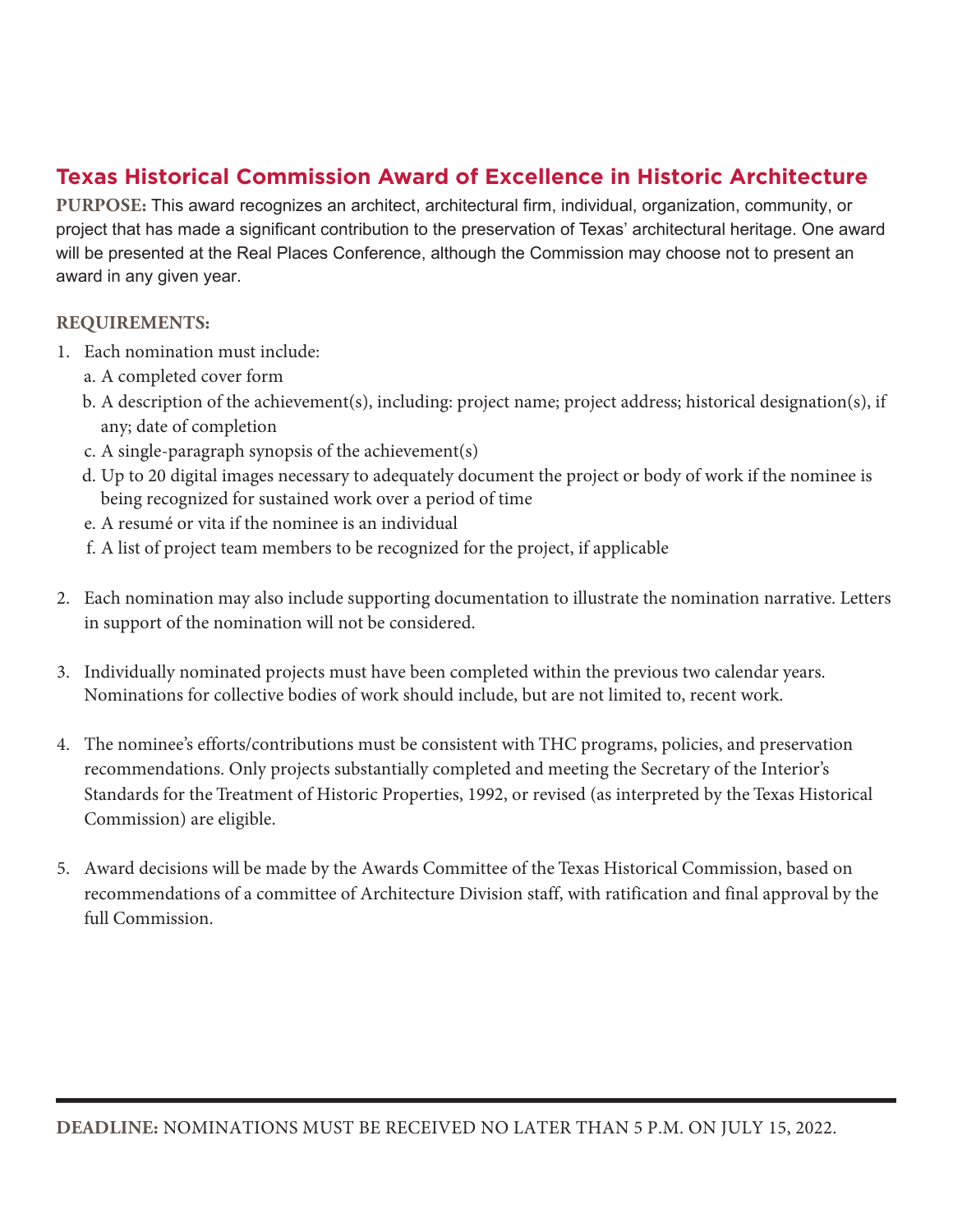## **Texas Historical Commission Award of Excellence in Media Achievement**

**PURPOSE:** This award promotes excellence in reporting by print or electronic media on preservation and/or heritage tourism issues, increasing awareness of the state's historic and prehistoric resources. One award will be presented at the Real Places Conference, although the Commission may choose not to present an award in any given year.

- 1. Each nomination must include:
	- a. A completed nomination form
	- b. A concise description, not to exceed two double-spaced pages, of the achievement(s)
	- c. A copy of the article, videotape, audio tape, etc., as applicable to the format of the media achievement(s) being nominated
	- d. A single paragraph synopsis of the achievement(s)
- 2. Each nomination may also include supporting documentation to illustrate the nomination narrative. Letters in support of the nomination will not be considered.
- 3. Only project work completed within the previous two calendar years is eligible for entry.
- 4. The nominee's efforts/contributions must be consistent with THC programs, policies, and preservation recommendations.
- 5. Award decisions will be made by the Awards Committee of the Texas Historical Commission, based on recommendations of a committee of Public Information and Education Division staff, with ratification and final approval by the full Commission.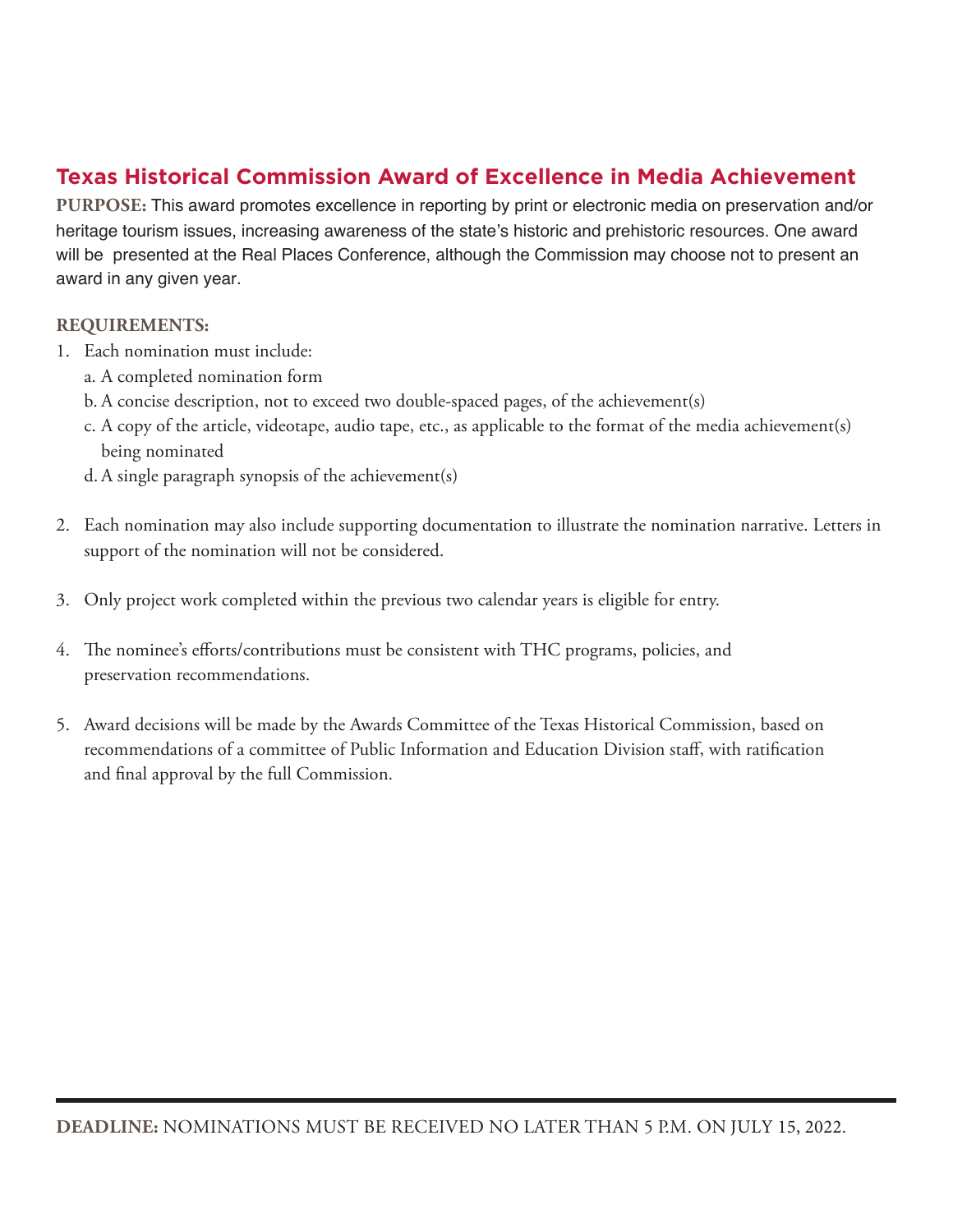## **Texas Historical Commission Award of Merit in Historic Preservation**

**PURPOSE:** This award recognizes the efforts and/or contributions of an individual or organization involved in preserving Texas' cultural and historical resources. Awards will be presented locally at a time and place deemed to give the most beneficial recognition to the recipient. Commission members and THC staff will participate in local presentations as time and resources allow. The Award of Merit will not be presented at the Real Places Conference.

### **REQUIREMENTS:**

- 1. Each nomination must include:
	- a. A completed cover form
	- b. A concise description (not to exceed one double-spaced page) of the achievement(s)
	- c. A one-paragraph synopsis of the achievement(s)
	- d. A resumé or vita if the nominee is an individual
	- e. A list of all persons involved in the achievement if the nominee is an organization
- 2. Award decisions will be made by a three-member committee consisting of Texas Historical Commission staff members, with final approval by the Executive Director.
- 3. The nominee's efforts/contributions must be consistent with THC programs, policies, and preservation recommendations.

Please attach this form to each nomination and mail to: History Programs Division, Texas Historical Commission, P.O. Box 12276, Austin, TX 78711. (For UPS/surface delivery, send to 1511 N. Colorado St., Austin, TX, 78701.) Alternatively, you may submit digital application packets to awards@thc.texas.gov. Please feel free to make copies of this form as needed. Call the History Programs Division at 512-463-5853 with questions or for assistance.

**DEADLINE:** NOMINATIONS MAY BE SUBMITTED AT ANY TIME DURING THE YEAR. A nomination may not be considered for the Award of Merit while being considered for another THC preservation award.